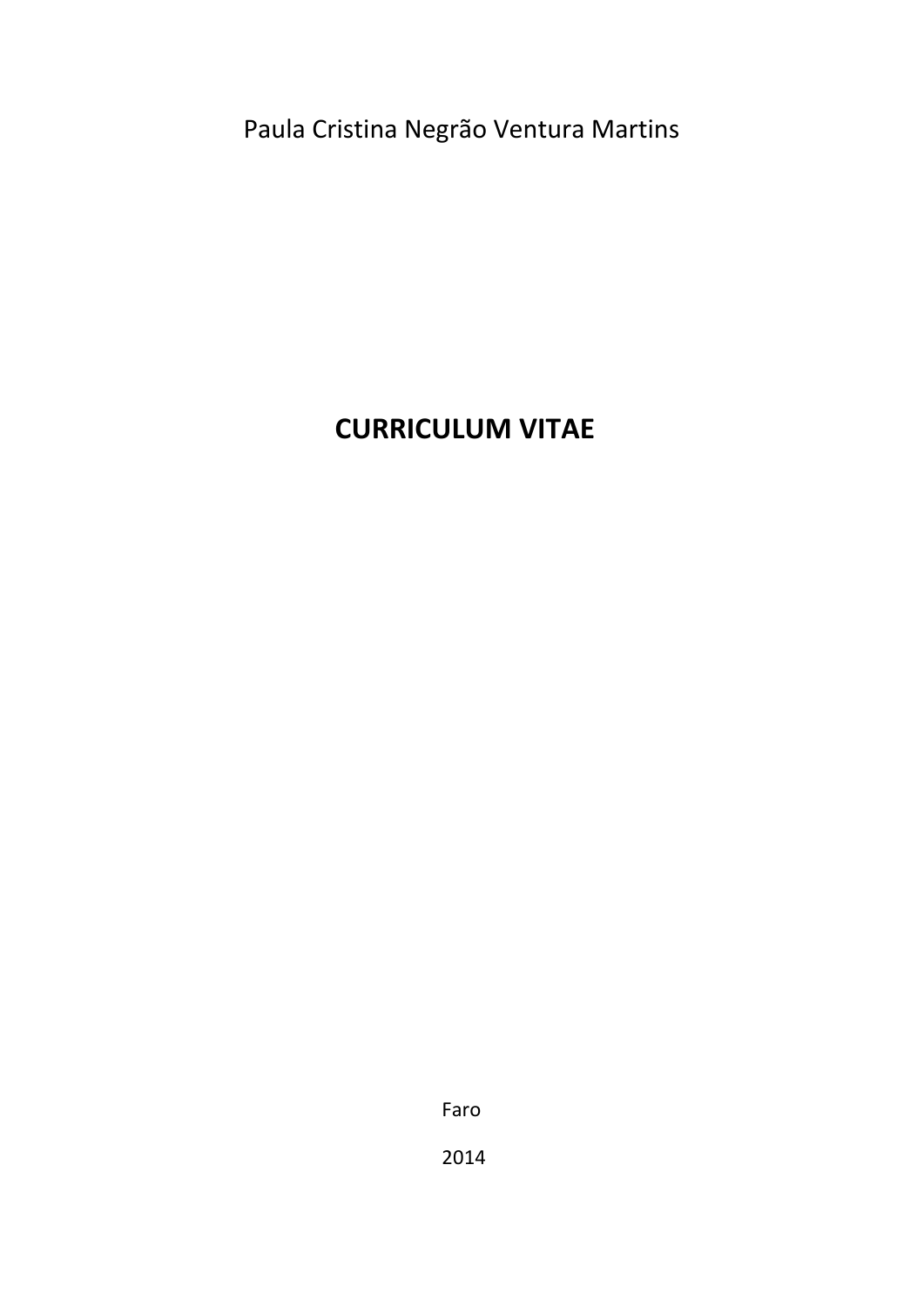# **CONTENTS**

| $\mathbf{1}$ |       |  |  |  |
|--------------|-------|--|--|--|
| 2            |       |  |  |  |
|              | 2.1   |  |  |  |
|              | 2.2   |  |  |  |
|              | 2.3   |  |  |  |
|              | 2.4   |  |  |  |
| 3            |       |  |  |  |
|              | 3.1   |  |  |  |
|              | 3.2   |  |  |  |
|              | 3.3   |  |  |  |
|              | 3.4   |  |  |  |
|              | 3.4.1 |  |  |  |
|              | 3.4.2 |  |  |  |
|              | 3.4.3 |  |  |  |
|              | 3.4.4 |  |  |  |
|              | 3.5   |  |  |  |
|              | 3.5.1 |  |  |  |
|              | 3.5.2 |  |  |  |
| 4            |       |  |  |  |
|              | 4.1   |  |  |  |
|              | 4.2   |  |  |  |
| 5.           |       |  |  |  |
|              | 5.1   |  |  |  |
|              | 5.2   |  |  |  |
|              | 5.3   |  |  |  |
|              | 5.4   |  |  |  |
|              | 5.5   |  |  |  |
| 6            |       |  |  |  |
|              | 6.1   |  |  |  |
|              | 6.3   |  |  |  |
|              | 6.4   |  |  |  |
|              | 6.5   |  |  |  |
|              | 6.6   |  |  |  |
|              | 6.7   |  |  |  |
|              |       |  |  |  |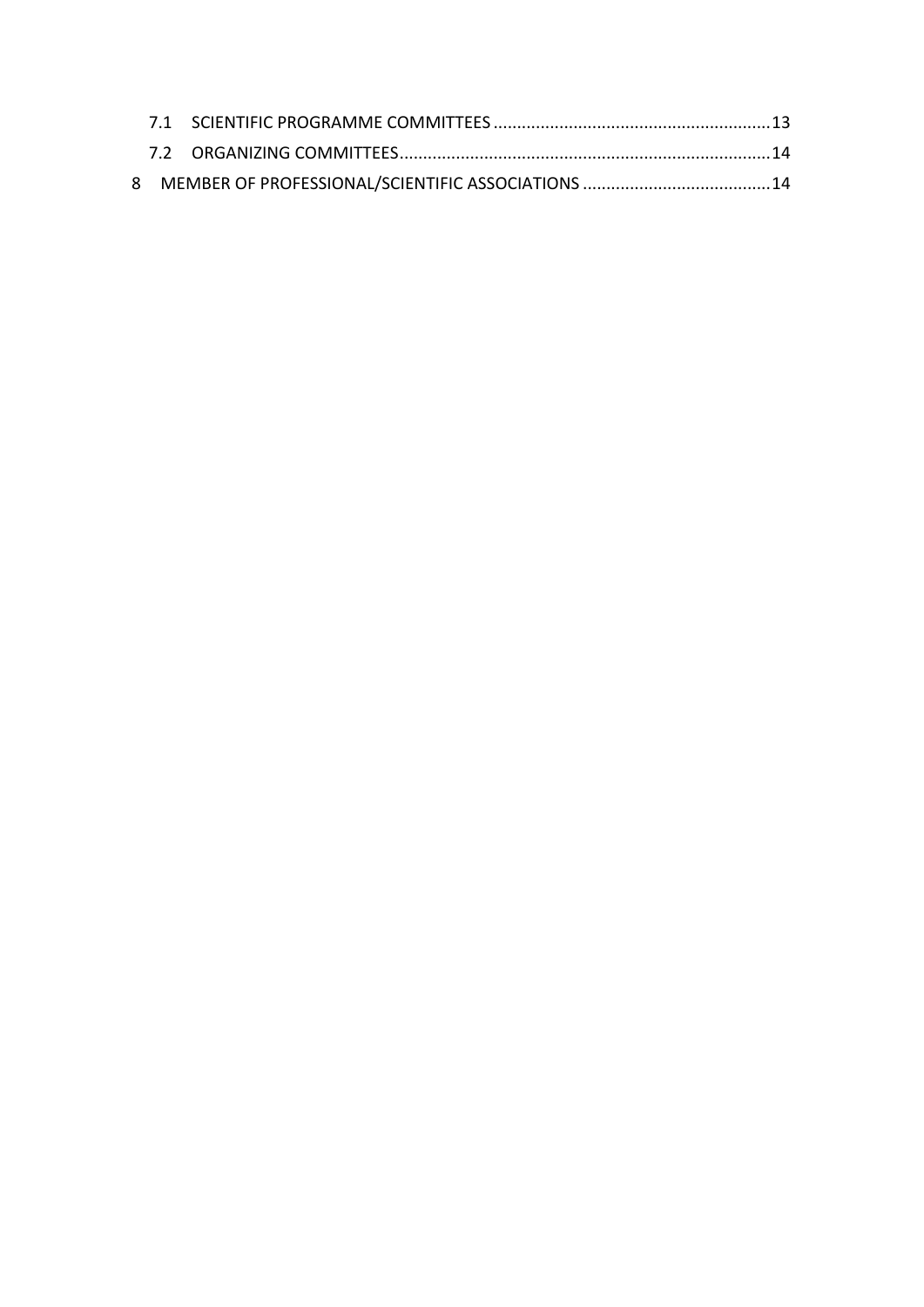# **1 PERSONAL DATA**

| Name:                    | Paula Cristina Negrão Ventura Martins                                  |
|--------------------------|------------------------------------------------------------------------|
| <b>Birth date:</b>       | 13 June 1969                                                           |
| <b>Business address:</b> | University of Algarve<br>Campus de Gambelas<br>8005-139 Faro, Portugal |
| e-mail:                  | pventura@ualg.pt                                                       |

# **2 EDUCATION**

#### **2.1 DEGREES**

| $2003 - 2008$ | PhD in Computer Science and Engineering.                                                                         |
|---------------|------------------------------------------------------------------------------------------------------------------|
|               | Technical University of Lisbon.                                                                                  |
|               | Thesis title: PROPAM - a Software Process Improvement Approach based on<br><b>Process and Project Alignment</b>  |
|               | Advisor: Alberto Rodrigues da Silva                                                                              |
| 1994 - 2000   | M.Sc. degree in Computer Science and Engineering                                                                 |
|               | New University of Lisbon                                                                                         |
|               | Thesis title: Study of the distribution of tasks in parallel processing systems<br>homogeneous and heterogeneous |
|               | Advisor: Maria da Graça Ruano                                                                                    |
| 1987 - 1992   | Engineering degree in Computer Science                                                                           |
|               | New University of Lisbon                                                                                         |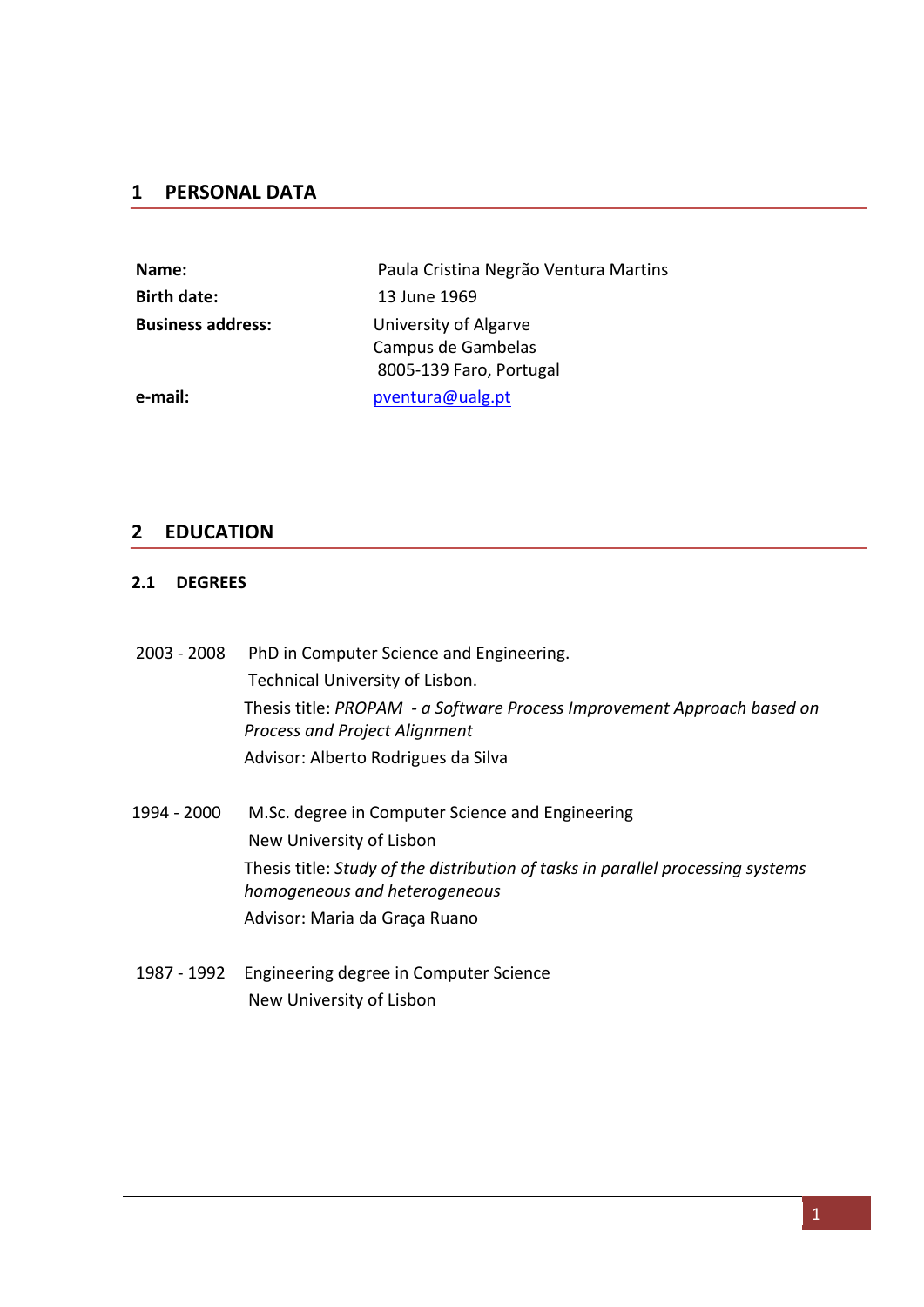#### **2.2 SHORT COURSES**

| 7-10 July 2011                           | <b>Android Course</b><br>University of Algarve                                                                               |
|------------------------------------------|------------------------------------------------------------------------------------------------------------------------------|
| 7-10 September 1993                      | CASE Method Course (1 Week)<br>Oracle Portugal                                                                               |
| 12-15 September 1993 CASE tools 5 Course | Oracle Portugal                                                                                                              |
| 23-28 June 1997                          | Summer School - Architecture and Programming of Parallel High<br>Performance Systems<br>University of Groningen, Netherlands |

# **2.3 WORKSHOPS**

| 1 September 2010 | Researcher-Entrepreneur Qualification and Workshop |
|------------------|----------------------------------------------------|
|                  | Grenoble Institute of Technology, France           |

#### **2.4 LANGUAGES**

| Includes: | English (Well), French (Good), Spanish (Good).     |
|-----------|----------------------------------------------------|
| Speaks:   | English (Well), French (Good), Spanish (a little). |
| Reads     | English (Well), French (Good), Spanish (Good).     |
| Write:    | English (Well), French (Good), Spanish (a little). |

# **3 TEACHING ACTIVITY**

## **3.1 TEACHING POSITIONS**

| 16 Sep. 2008 - Actual | <b>Auxiliary Professor</b>                                  |
|-----------------------|-------------------------------------------------------------|
|                       | Department of Electronic Engineering and Informatics of the |
|                       | University of Algarve                                       |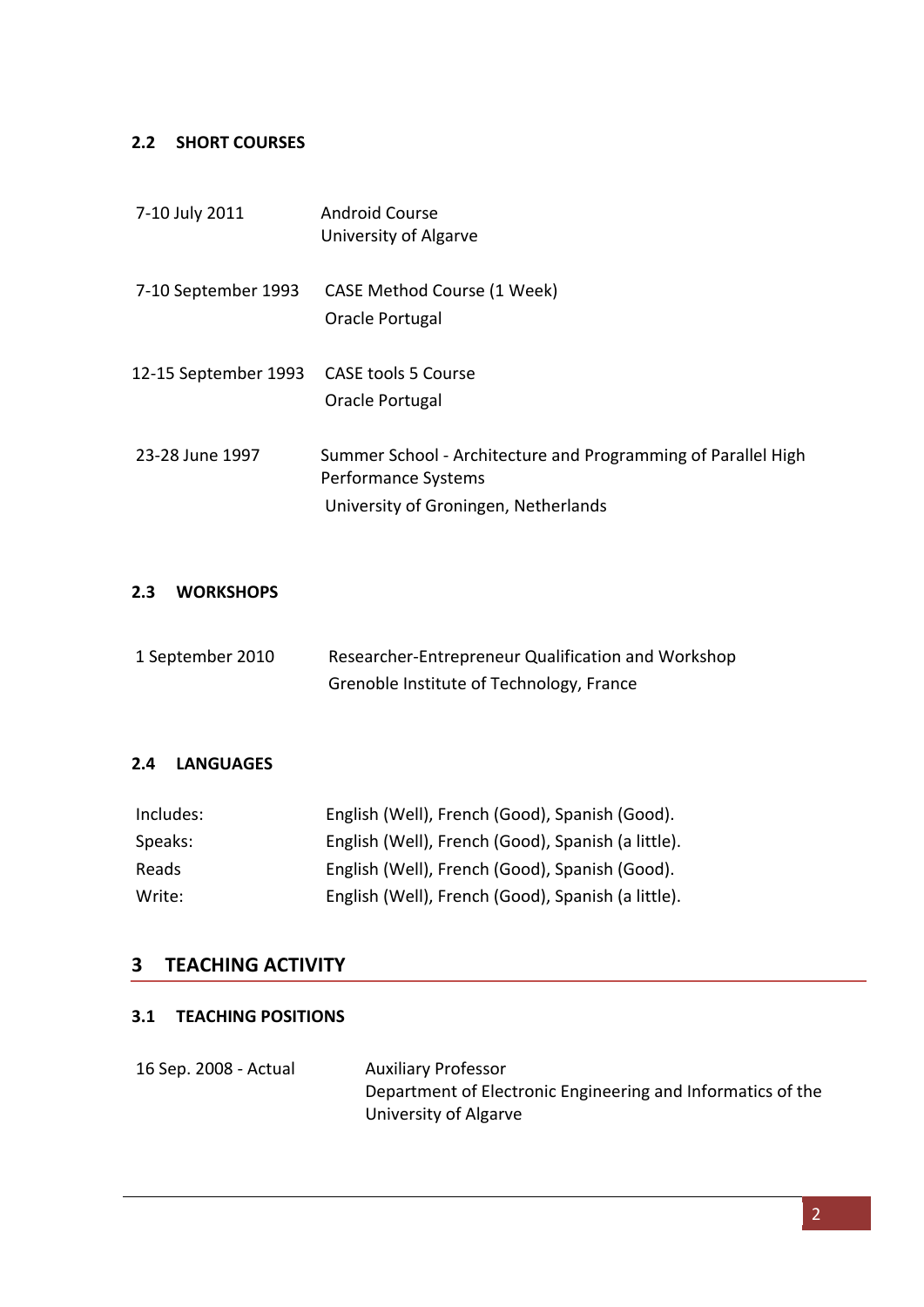| 19 July 2000 - 15 Sep. 2008                   | <b>Teaching Assistant</b><br>Department of Electronic Engineering and Informatics of the<br>University of Algarve |
|-----------------------------------------------|-------------------------------------------------------------------------------------------------------------------|
| 17 Dec. 1997 - 18 July 2000 Invited Assistant |                                                                                                                   |

- ADEEC Department of the University of Algarve
- 16 Dec. 1993 16 July 1997 Trainee Assistant UCEH of the University of Algarve

#### **3.2 OTHER PEDAGOGIC RELATED ACTIVITIES**

- Jan. 2014 Actual Director of Informatics Engineering Master Course of the FCT/University of Algarve
- Sep. 2011 Oct 2013 Director of Informatics Engineering Degree Course of the FCT/University of Algarve
- Oct. 2011-July 2012 Coordinator of the Master Teaching of Informatics in the 3<sup>rd</sup> Cycle of Primary Education and in Secondary Education, FCT/University of Algarve
- Oct. 2011 Actual Member of the Pedagogic Council of the FCT/University of Algarve
- Sep. 2009 Actual Member of Informatics Engineering Master Course Committee of the FCT/University of Algarve
- Sep. 2009 Sep.2011 Member of Informatics Engineering Degree Course Committee of the FCT/University of Algarve
- Sep. 2009 -Feb. 2010 Member of the Schedule Committee of the FCT/University of Algarve
- Jul. 2007 Jul. 2009 Member of the Pedagogic Council of the FCT/University of Algarve
- Jul. 2007 Jul. 2009 Member of the Assembly Council of the FCT/University of Algarve
- Jul. 2007 Jul. 2009 Member of the Representatives Assembly of the FCT/University of Algarve
- Oct. 1998 Jul. 2001 Supervisor of Teaching Practice, Informatics Teaching Degree, University of Algarve

Oct. 1998 - Jul. 2000 Member of Teaching Practice Committee of FCT/University of Algarve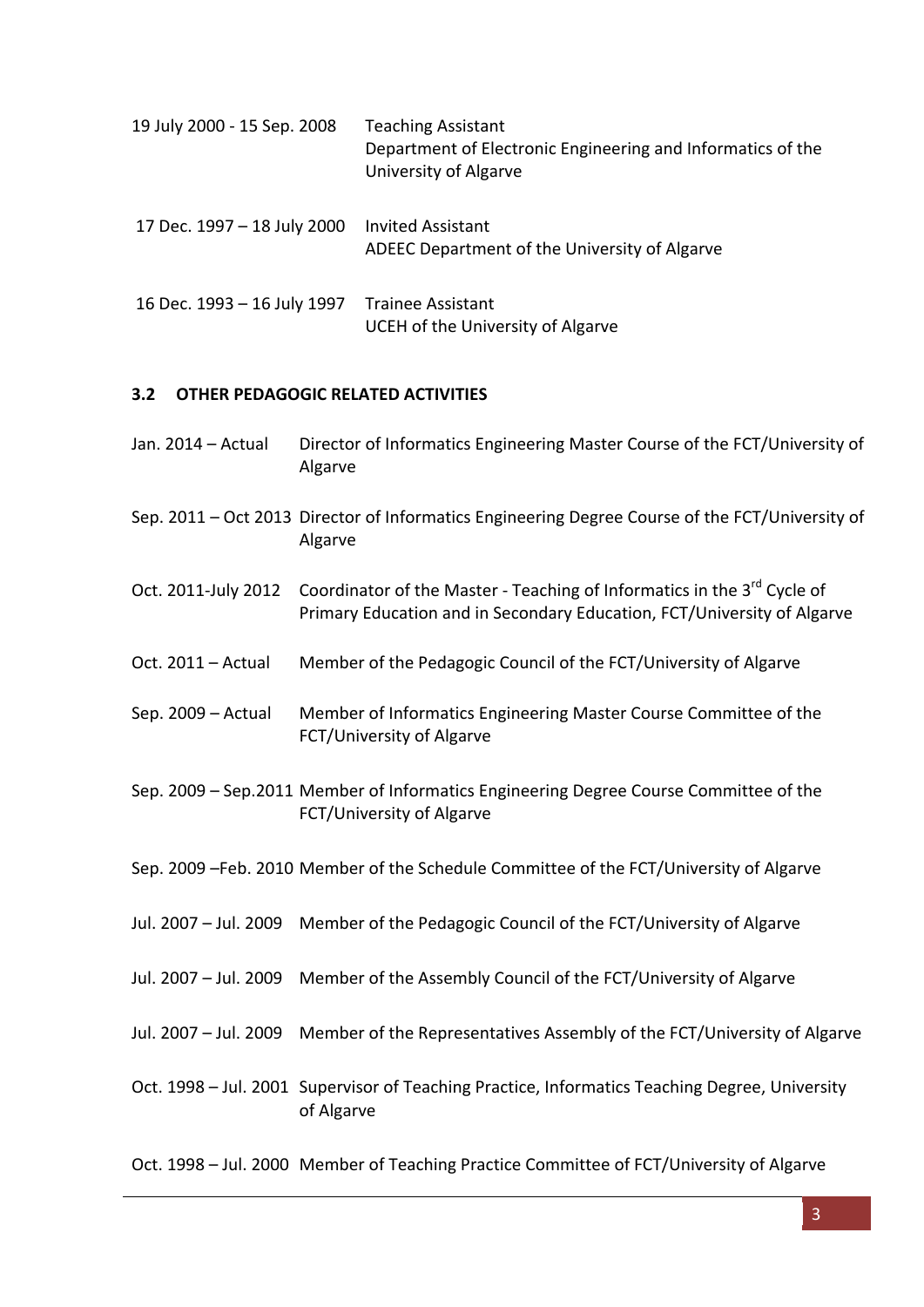#### **3.3 COURSES TAUGTH**

Oct. 2008 - Actual Advanced Topics in Software Engineering Software Architecture Information Systems Technology Architecture Software Engineering Laboratory of Software Engineering Dec. 1993 - Sep. 2008 Introduction to Computing and Programming Algorithms Data Structure Programming Languages Imperative Programming Object Oriented Programming

Programming Engineering Software Engineering Data Structure and Algorithms I Database

Software Architectures 

#### **3.4 ACADEMIC SUPERVISION**

#### **3.4.1 PhD Supervision**

Jan. 2010 - Actual Duarte Duarte Thesis: Improvement Reference Model for University Management Information Systems Doctoral Program in Computer Science and Engineering University of Algarve 

#### **3.4.2** Master degree Supervision

- Mar. 2014 Actual Samuel Diogo Thesis: Gestão de Produção com base no Modelo BPMM Master in Enterprise Management University of Algarve
- Oct. 2013 Actual Fábio Rodrigues Thesis: Concepção de uma solução de boleias em ambiente Web Master in Informatics Engineering University of Algarve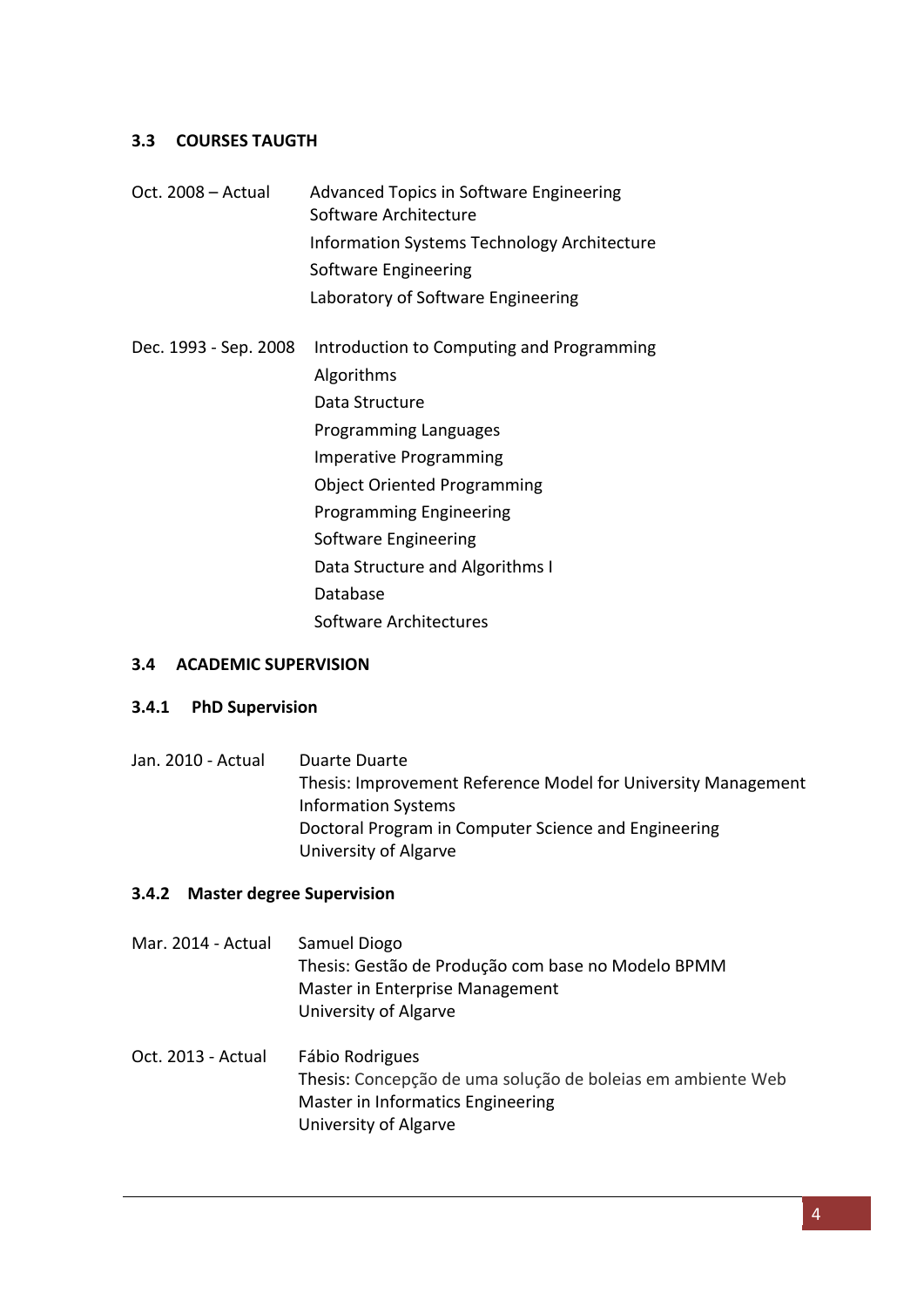| Oct. 2013 - Actual | Luis Jacinto<br>Thesis: Desenvolvimento de um Sistema de Suporte às Peritagens<br>Automóveis Realizadas por uma Seguradora<br>Master in Informatics Engineering<br>University of Algarve                    |
|--------------------|-------------------------------------------------------------------------------------------------------------------------------------------------------------------------------------------------------------|
| Jan. 2013 - Actual | Cláudia Bonifácio<br>Thesis: Desenvolvimento de um sistema de suporte aos Agrupamentos<br>Escolares: estudo para identificação do problema<br>Master in Informatics Engineering<br>University of Algarve    |
| May. 2012 - Actual | Cláudio Luís Neves Domingos<br>Thesis: Métodos quantitativos para Avaliação da Melhoria de Processos<br>Master in Informatics Engineering<br>University of Algarve                                          |
| Mar. 2012 - Actual | Sérgio Paulo Fernandes<br>Thesis: Framework para definição de processos de Negócio, baseado nas<br>práticas diárias dos vários intervenientes<br>Master in Informatics Engineering<br>University of Algarve |
| Mar. 2012 - Actual | Cirilo Cavaco<br>Thesis: Sistema de Informação para Gestão do Desporto Escolar<br>Master in Informatics Engineering<br>University of Algarve                                                                |
| Nov. 2012 - Actual | Ambrósio Soares<br><b>Thesis: ORM-UML Transformation Models</b><br>Master in Informatics Engineering<br>University of Algarve                                                                               |

## **3.4.3** Concluded master degree Supervision

Mar. 2011–D. 2012 João Gonçalo Abreu Thesis: Melhoria nos Processos de Negócio para Gestão da Manutenção na Organização ANA, SA AEROPORTOS DE PORTUGAL: Procedimento de Gestão da Manutenção Master in Management University of Algarve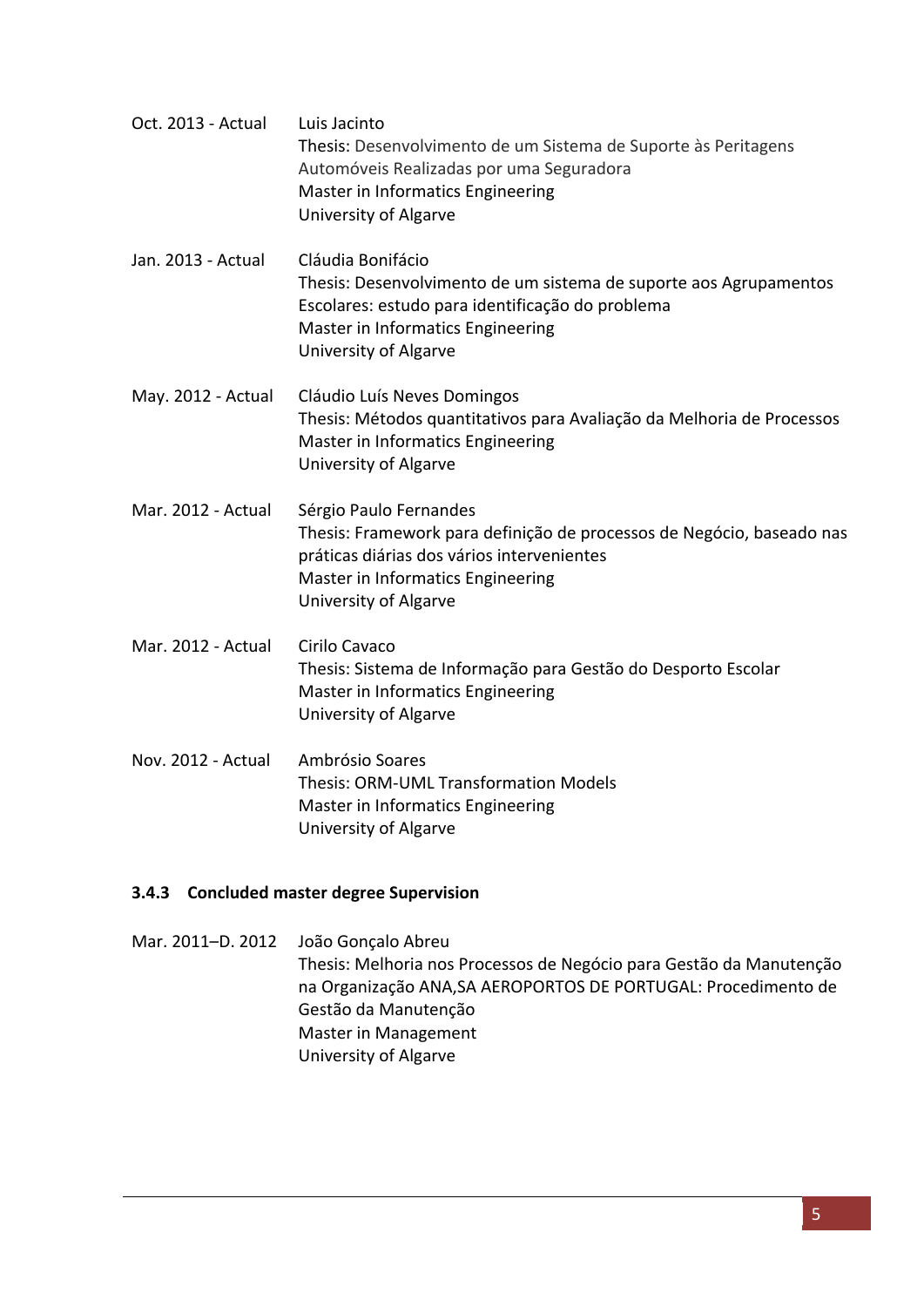## **3.4.4** Final Year Project in Computer Science and Engineering

| 2004/2005 | Alexandre Aguiar Fagundes, Jorge Miguel Clara Nabais                  |
|-----------|-----------------------------------------------------------------------|
|           | Portal for IT Project Management                                      |
|           | Computer Science and Engineering - IST/Technical University of Lisbon |
| 2002/2003 | Rui Viegas, Vítor Robalo, Xavier Rosa                                 |
|           | Management System for a Auto Repair Shop                              |
|           | Management Information Technology - FCT/ University of Algarve        |

#### **3.5 EXAMINER**

#### **3.5.1 Master Degree**

| 2014 | Sérgio Sabino<br>Dynamic Frequency Assignment Fiber-Wireless Access Networks<br>Master in Informatics Engineering-FCT/Universidade do Algarve                                              |
|------|--------------------------------------------------------------------------------------------------------------------------------------------------------------------------------------------|
| 2013 | Eman Saad Ali AL-Hawri<br>A Computational Tool for Peptide Mass Fingerprinting<br>Master in Informatics Engineering-FCT/Universidade do Algarve                                            |
| 2013 | <b>Ruben Gomes</b><br>Methodology for Building an Maintaining Enterprise Architectures in Small<br>and Medium Enterprises<br>Master in Informatics Engineering-FCT/Universidade do Algarve |
| 2012 | Osvaldo Francisco Lopes Mendes<br>Uma arquitetura de subsunção com capacidades adaptativas preditivas<br>para o Pacman<br>Master in Informatics Engineering-FCT/Universidade do Algarve    |
| 2011 | Hector Rodrigo Rubilar Saavedra<br>Formalization of an Enterprise Ontology based on Agents and Contexts<br>Master in Informatics Engineering-FCT/Universidade do Algarve                   |
| 2010 | Miguel Alexandre Pimpim Pinto<br>Gestão de Projetos com Processos Ágeis<br>Master in Computer Science and Engineering - IST/Technical University of<br>Lisbon                              |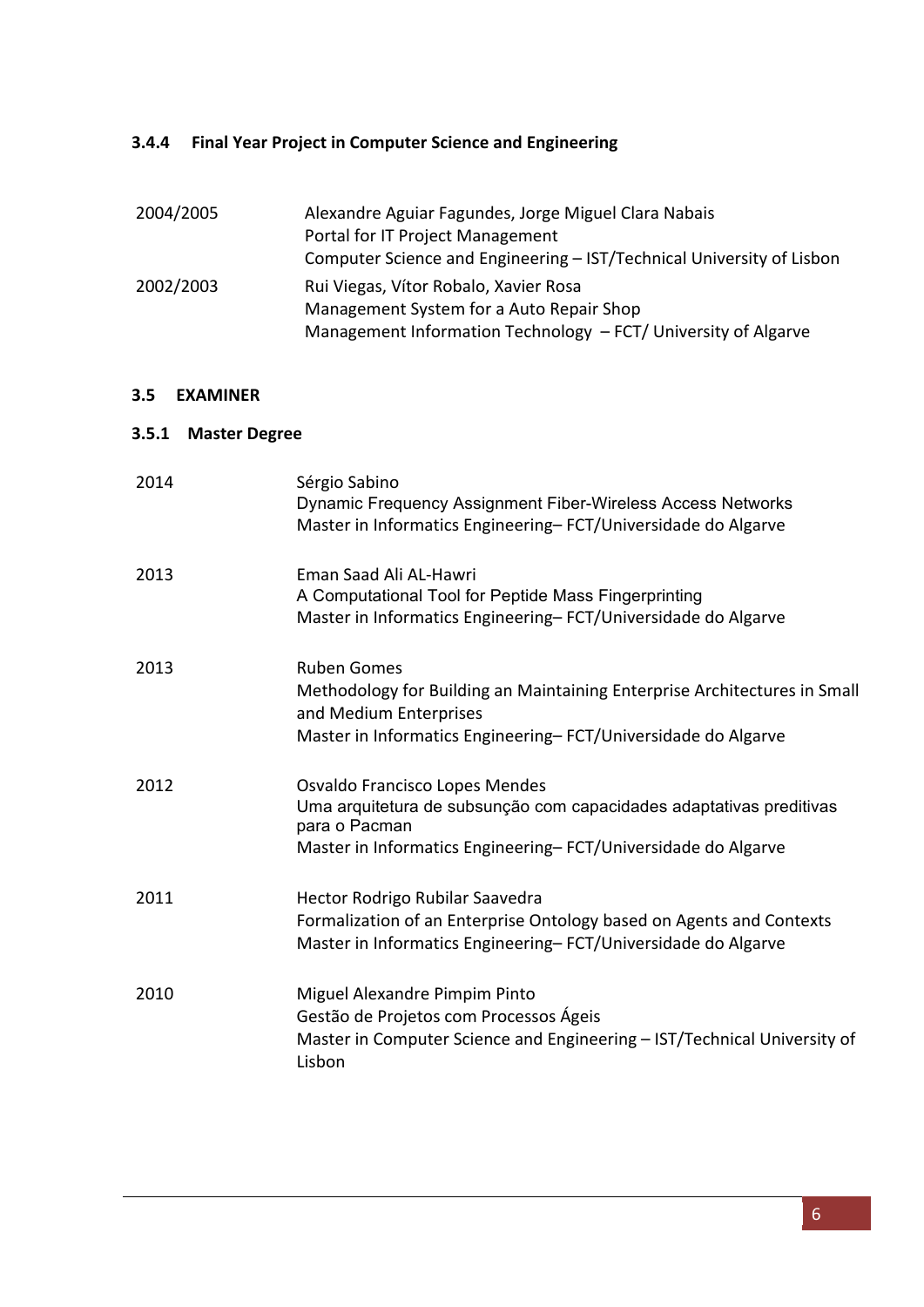## **3.5.2** Final Year Project in Computer Science and Engineering

| 2007/2008 | Luís Gonçalves                                                                                                                       |
|-----------|--------------------------------------------------------------------------------------------------------------------------------------|
|           | Gestão de Informação Pessoal                                                                                                         |
|           | Management Information Technology - FCT/ University of Algarve                                                                       |
| 2006/2007 | Michael Vieira Viegas, Luís Filipe Cabrita Neves                                                                                     |
|           | EduMobile - Implementação da Caderneta de Registos do Professor para<br>dispositivos PDA                                             |
|           | Management Information Technology - FCT/ University of Algarve                                                                       |
| 2006/2007 | João Duarte, João Paulo Duro                                                                                                         |
|           | WinBeach - Sistema de Gestão de Concessões de Praia                                                                                  |
|           | Management Information Technology - FCT/ University of Algarve                                                                       |
| 2004/2005 | Hugo Lopes, Hugo Simões                                                                                                              |
|           | Arquitectura (multi-camada) baseada em frameworks Java Open Source para<br>plataforma de e-learning                                  |
|           | Engenharia de Sistemas e Informática (Ramo Informática) - FCT/University of<br>Algarve                                               |
| 2001/2002 | Júlia Barata                                                                                                                         |
|           | Implementação de algoritmos de agrupamento difuso ("Fusy Clustering") para<br>exploração de dados ("Data Mining") no SGBD PostgreSQL |
|           | Licenciatura em Informática (Ramo Gestão) - FCT/University of Algarve                                                                |
| 1998/1999 | Hugo Miguel Filipe dos Reis, Marta Sofia Gaspar Vistas                                                                               |
|           | Desenvolvimento de um ambiente de programação suportando unidades<br>heterogéneas de processamento                                   |
|           | Licenciatura em Informática (Ramo Gestão) - FCT/University of Algarve                                                                |
| 1998/1999 | Paulo Paixão, Rui Neves, José Caldeira                                                                                               |
|           | Modelo Input-Output / Leontief                                                                                                       |
|           | Licenciatura em Informática (Ramo Gestão) - FCT/University of Algarve                                                                |
| 1997/1998 | Cidália Rodrigues, Pedro Gonçalves, Zaida Melo                                                                                       |
|           | Aplicação Multimédia/interactive para a Internet, com acesso dinâmico a uma<br>Base de Dados sobre o tema: Turismo em Espaço Rural   |
|           | Licenciatura em Informática (Ramo Gestão) - FCT/University of Algarve                                                                |

# **4 PROFESSIONAL ACTIVITY**

#### **4.1 PROFESSIONAL POSITIONS**

1 Aug. 1993 - 31 Oct.1994 Systems Analyst and Programmer Systems Division of the Welding and Quality Institute (ISQ) Information System of the Viana do Castelo Shipyard (ENVC)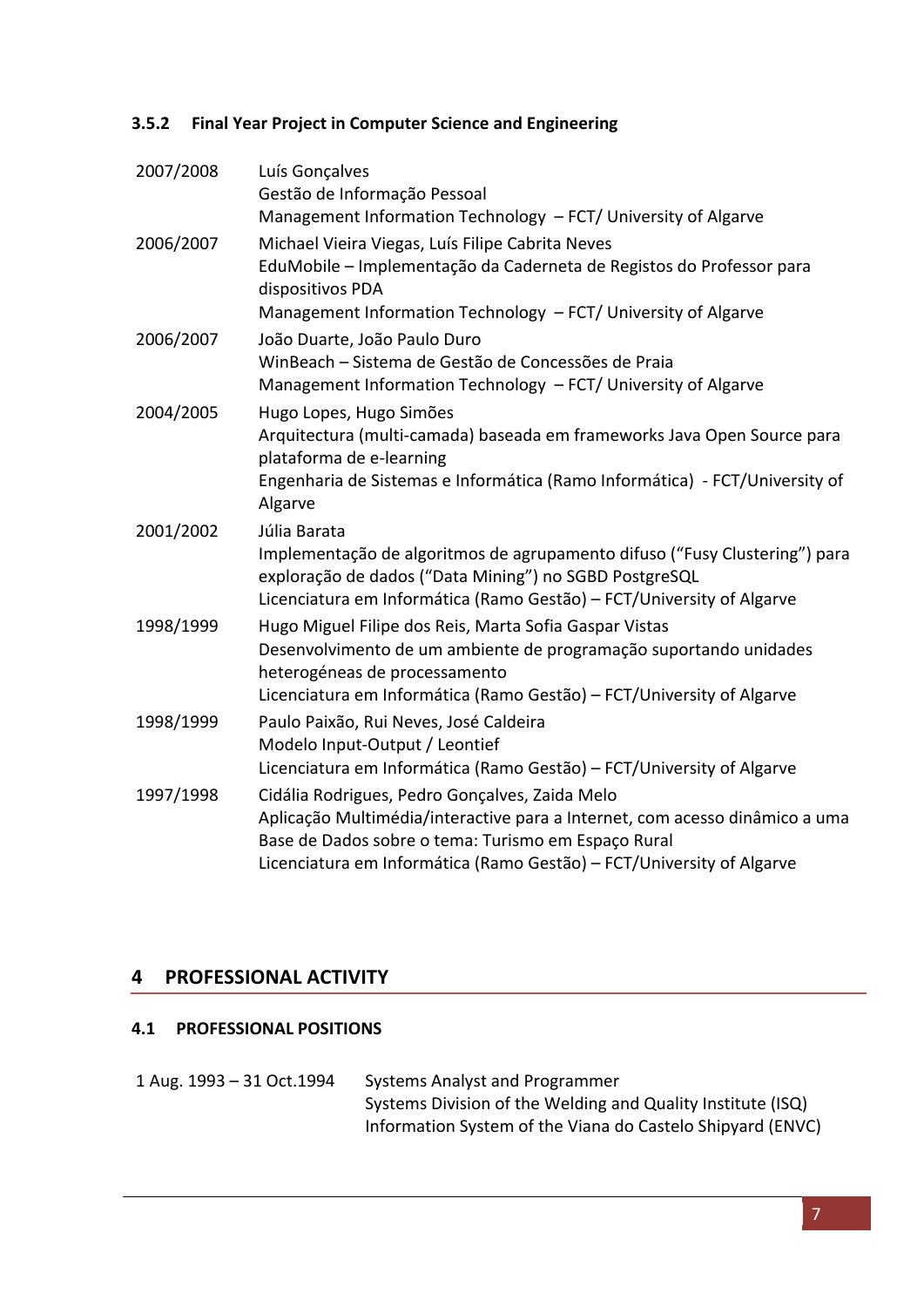### **4.2 SOFTWARE DEVELOPMENT**

Database and Information Systems Application for prof. Dr. Dias Coelho (Economics Faculty/New University of Lisbon)

Decision Support System for prof. Dr. António Câmara (FCT/New University of Lisbon)

# **5 RESEARCH ACTIVITY**

#### **5.1 MAIN AREAS OF INTEREST**

Software Processes - Management and Improvement of Software Processes, Software Reference Models, Agile Processes

Project Management – Project Management Standards, Project Portfolio Management, Knowledge Management in Projects, Research Methods and Research Practices

Modelling and Metamodelling

#### **5.2 RESEARCH GROUPS**

- 2010 Actual PHD Full Member at Research Centre for Spatial and Organizational Dynamics (CIEO), Faro, Portugal
- 2009 2013 Associate Researcher at Information Systems Group (GSI), INESC-ID, Lisbon, Portugal
- 2003 2008 Invited Researcher at Information Systems Group (GSI), INESC-ID, Lisbon, Portugal
- 2001-2007 Researcher at Centre for Intelligent Systems (CSI), University of Algarve, Faro, Portugal
- 1998-2001 Researcher at Biomedical Signal Processing Group (GPSBio) University of Algarve, Faro, Portugal

#### **5.3 RESEARCH PROJECTS**

Jan. 2010 – Jan. 212 *PME GEST – Development and Integration of a Software Module to establish centers of revenue results* Reservation National Strategic Reference Framework (NSRF), Regional Operational Programme Algarve 21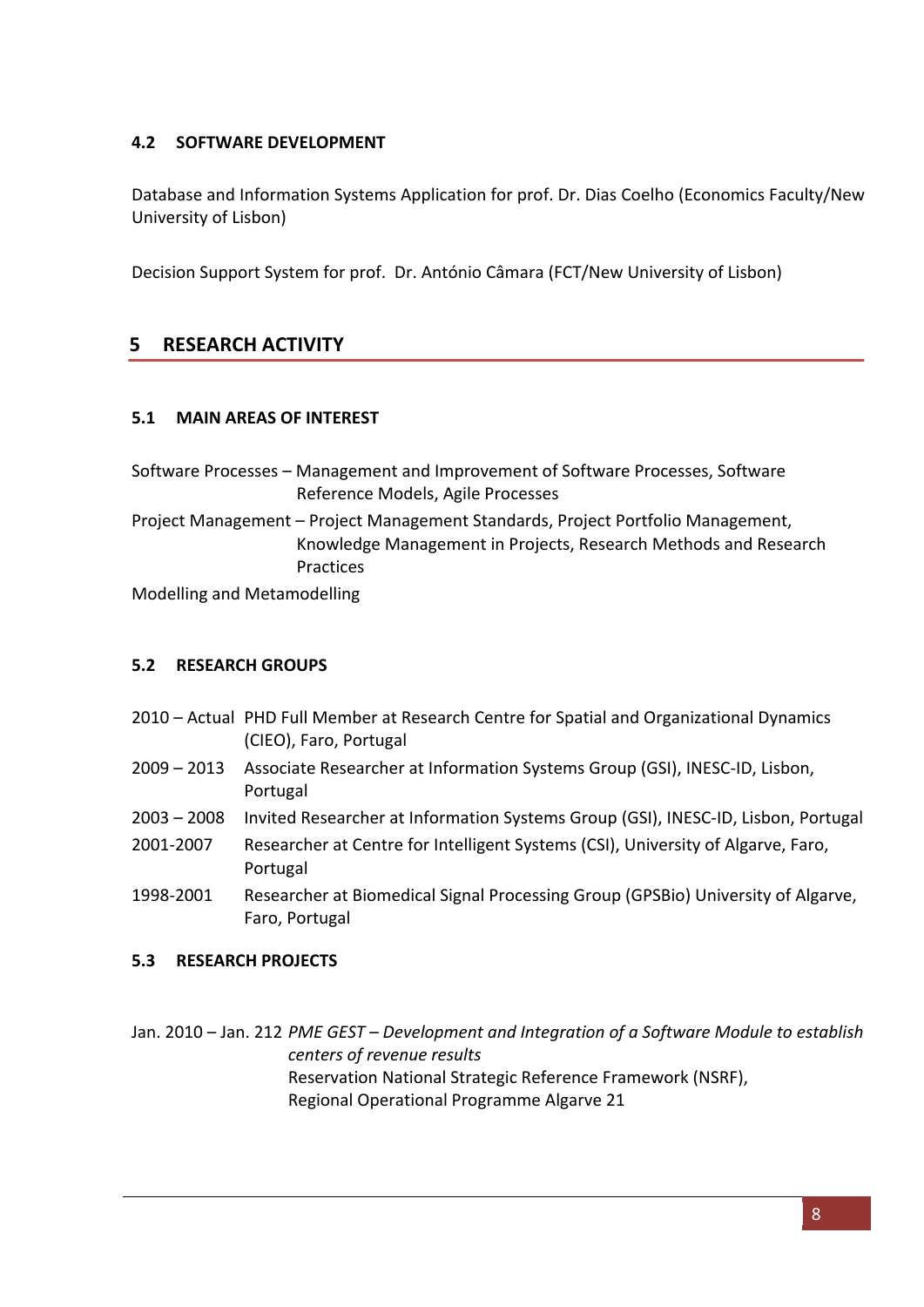| Sep. 2009 - Actual       | Protur Booking - Management System for Online Tourism Reservations<br>Reservation National Strategic Reference Framework (NSRF),<br>Regional Operational Programme Algarve 21                   |
|--------------------------|-------------------------------------------------------------------------------------------------------------------------------------------------------------------------------------------------|
| Mar. 2009 – Mar.<br>2011 | Integrated Information System<br>Reference Model and Framework for Business Processes improvement<br>National Strategic Reference Framework (NSRF)<br>Regional Operational Programme Algarve 21 |
| 2003 - 2007              | FCT research project POSI/EIA/57642/2004 ProjectIT                                                                                                                                              |

#### **5.4 OTHER PROJECTS**

| 2012               | Submission of a Research Project (FCT R&D project)<br>BPPAM - Business Process and Practice Alignment Methodology                                            |
|--------------------|--------------------------------------------------------------------------------------------------------------------------------------------------------------|
| 2011               | Submission of a Research Project (FCT R&D project)<br><b>BAM - Business Alignment Methodology</b>                                                            |
| 2010-2011          | Integrated Information System for the University of Algarve                                                                                                  |
| 2009               | Submission of a Research Project (FCT R&D project)<br><b>BAM - Business Alignment Methodology</b><br>Overall Rating: Good (Good; Very Good; Good; Very Good) |
| Jul.2008-Oct. 2008 | <b>Braille Vox</b><br>Sapo Summerbits Program<br>Informatics and Electronic Department of the University of Algarve<br>(co-advisor)                          |

### **5.5 PROJECTS EVALUATION**

| 2009 | Evaluation of R&D Project under the Operational Programm (QREN) |
|------|-----------------------------------------------------------------|
| 2009 | Member of the Evaluation Panel under the Operational Programm   |
|      | (QREN) for public funding, 2009, Lisbon                         |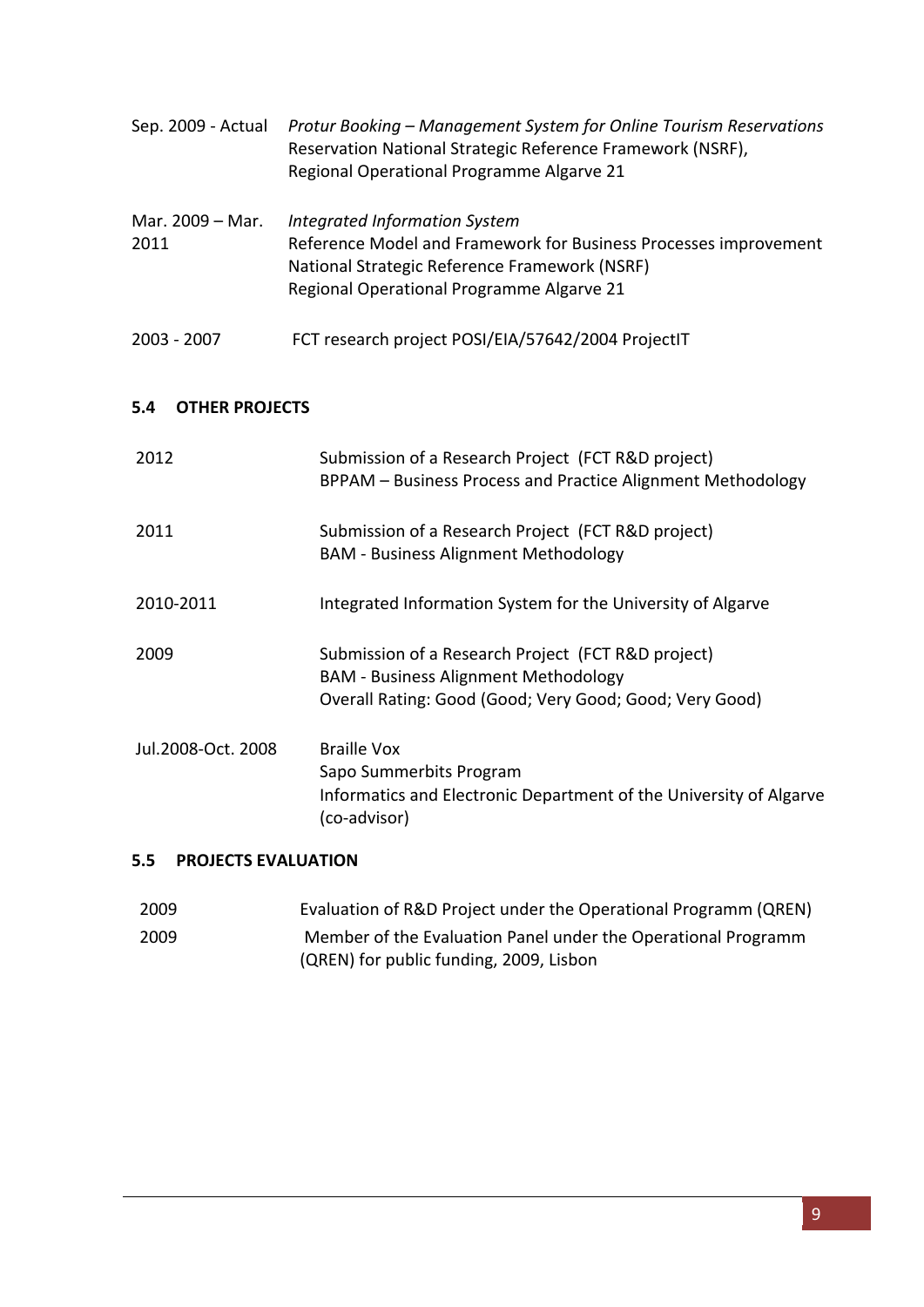## **6 PUBLICATIONS**

#### **6.1 JOURNAL EDITION**

Marielba Zacarias, Paula Ventura Martins, Guest Editors, Journal of Spatial and Organizational Dynamics, vol.1(1), 2013.

#### **6.2 INTERNACIONAL JOURNALS**

Marielba Zacarias, Paula Ventura Martins, Business Alignment Methodology: The Discovery **Phase**, in *Information Resources Management Journal*, 2014 (accepted for publication)

João Abreu, Paula Ventura Martins, Síivia Fernandes, Marielba Zacarias, Business Processes **Improvement on Maintenance Management: a Case Study** in Procedia Technology Journal, v.9, pp. 320-330, 2013, Elsevier

Marielba Zacarias, Paula Ventura Martins, Aligning Business Processes and Work Practices, in Procedia Technology Journal, v.5, pp. 234-243, June 2012, Elsevier.

Paula Ventura Martins, Alberto Rodrigues da Silva, ProPAM: discussion for a new SPI approach, in Software Quality Professional Journal, 11(2), pp. 4-17, March 2009, American Society for Quality.

Paula Ventura Martins, Alberto Rodrigues da Silva, **A case study applying Process and Project Alignment Methodology**, in *JBCS* - Special Issue on Experimentation in Software Engineering *(JBCS-ESE)*, 12(3), pp. 65-82, Dec. 2006, Brazilian Computer Society.

#### **6.3 NATIONAL JOURNALS**

Duarte Duarte, Paula Ventura Martins, **A Maturity Model for Higher Education Institutions**, Journal of Spatial and Organizational Dynamics, vol. 1(1), pp. 25-45, 2013.

Marielba Zacarias, Paula Ventura Martins, **Collaborative Methods for Business Process Discovery**, in Spatial and Organizational Dynamics Discussion Papers nº 7:, pp. 45-55, June 2011.

#### **6.4 INTERNACIONAL JOURNALS** (Collaboration in section)

Jan LG Dietz, Antonia Albani, **Current Trends in Modelling Inter-Organizational** in *Journal of Enterprise Information Management*, v. 22, n. 3, p. 275-297, 2009.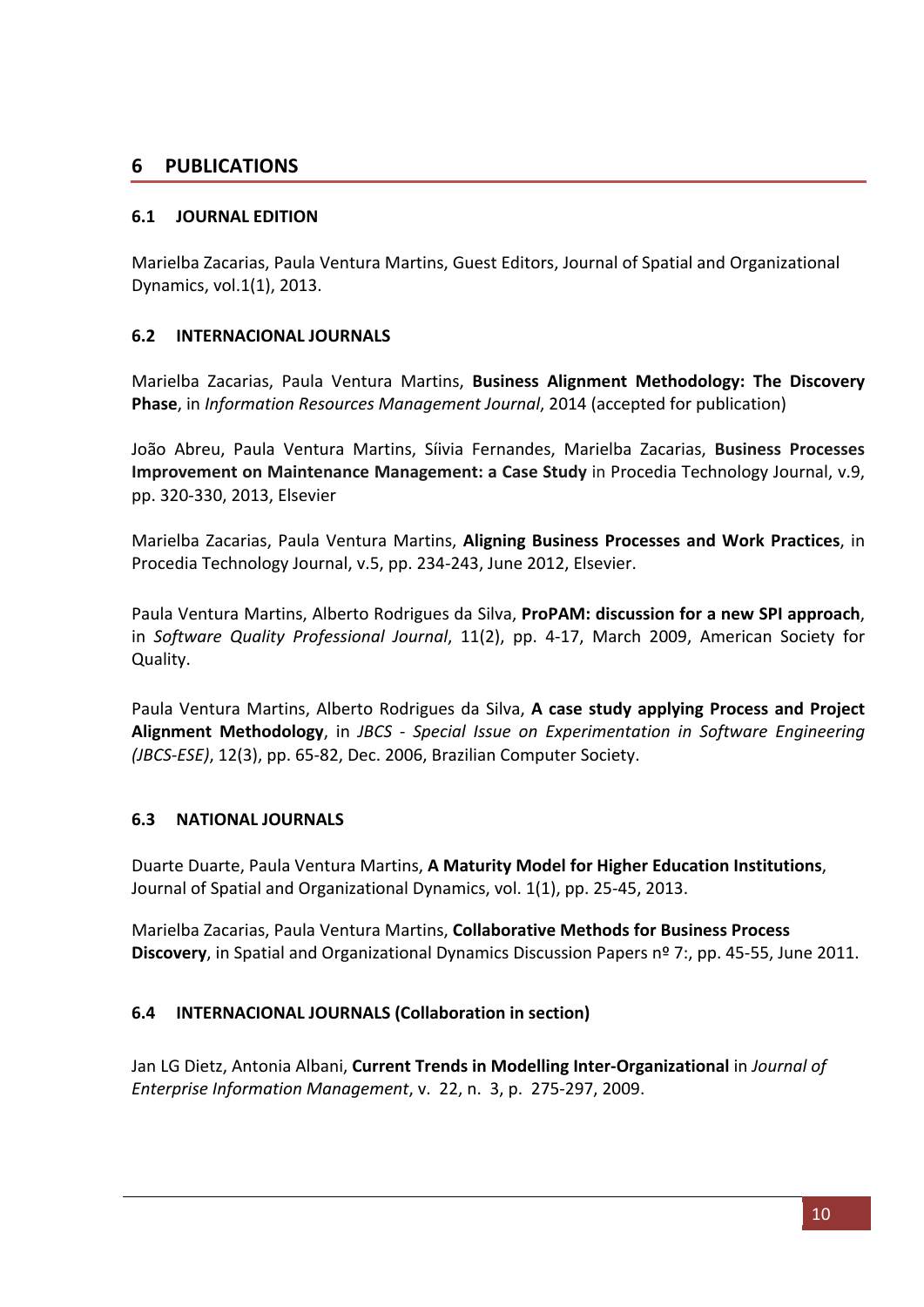### **6.5 INTERNATIONAL CONFERENCE WITH REFEREES**

Duarte Duarte, Paula Ventura Martins, Higher Education Business Process Improvement: **achieving BPMM level 3**. Proceedings of the 9<sup>th</sup> International Conference on the Quality of Information and Communications Technology (QUATIC 2014), pp, September 2014, Guimarães, Portugal, IEEE Computer Society (accepted for publication)

Ambrósio Soares, Paula Ventura Martins, ORM2UML: Transforming ORM models to UML **models**, Enterprise Information Systems International Conference (CENTERIS 2014), pp., October 2014, Troia, Portugal (accepted for publication).

Marielba Zacarias, Paula Ventura Martins, Modeling Business Processes and Work Practices, 8th International Workshop on Enterprise & Organizational Modeling And Simulation (EOMAS), Lecture Notes in Business Information Processing, Volume 112, pp. 440-454 June 2012, Gdansk, Poland.

Paula Ventura Martins, Marielba Zacarias, **BAM: Business Alignment Methodology**, Enterprise Information Systems International Conference (CENTERIS 2011), Part I, CCIS 219, pp. 390-399, October 2011, Vilamoura, Portugal.

Paula Ventura Martins, M. Zacarias, N. Castela and P. Dias. **Collaborative methods for business** process discovery. *Industrial Proceedings of the 18th European System & Software Process Improvement and Innovation Conference* (EuroSPI<sup>2</sup> 2011), pp. 3.45 - 3.54, June 2011, Roskilde, Denmark.

D. Duarte, Paula Ventura Martins, Towards a Maturity Model for Higher Education Institutions. *Proceedings of the 23<sup>rd</sup> International Conference on Advanced Information Systems Engineering* Doctoral Consortium (CAISE 2011), June 2011, London, United Kingdom.

D. Duarte, Paula Ventura Martins, Modelo de Maturação de Processos em Instituições de **Ensino Superior**. *Proceedings of the 6th Iberian Conference of Information Systems and* Technologies (CISTI 2011), June 2011, Chaves, Portugal.

Paula Ventura Martins, Alberto Rodrigues da Silva, PIT-ProcessM: A Software Process **Improvement Meta-Model**. *Proceedings of the*  $7<sup>th</sup>$  *International Conference on the Quality of Information and Communications Technology* (QUATIC 2010), pp. 453-458, September 2011, Porto, Portugal, IEEE Computer Society.

Paula Ventura Martins, Alberto Rodrigues da Silva, ProjectIT-Enterprise: a Software Process **Improvement Framework***. Industrial Proceedings of the 17th European System & Software Process Improvement and Innovation Conference* (EuroSPI<sup>2</sup> 2010), pp. 2.57 - 2.66, September 2010, Grenoble, France.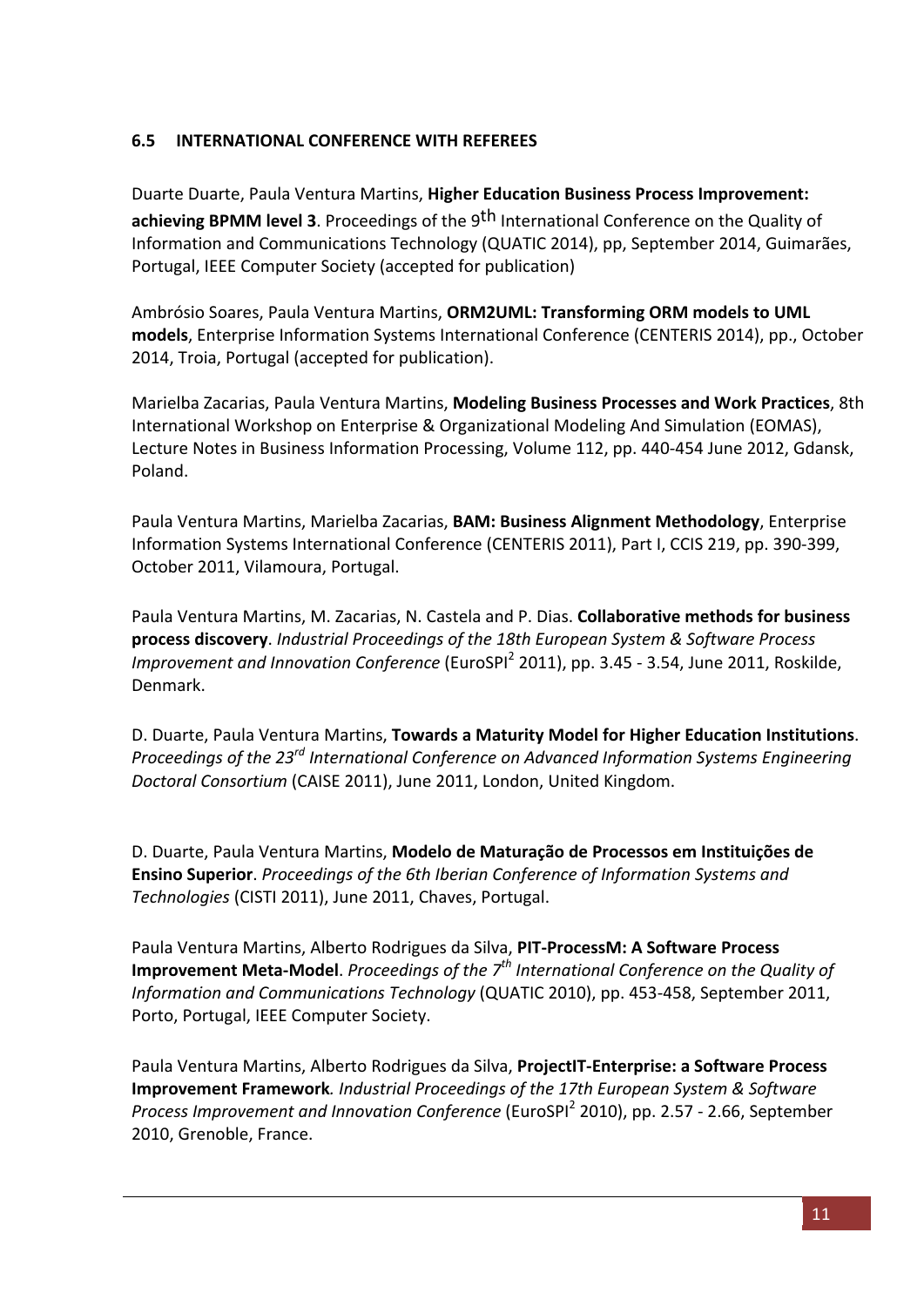Paula Ventura Martins, Alberto Rodrigues da Silva, ProPAMet: A Metric for Process and Project Alignment, in *Proceedings of the EuroSPI Conference*, (Ireland, September 2008), LNCS, Springer

Paula Ventura Martins, Alberto Rodrigues da Silva, **A comparative study of SPI approaches with ProPAM**, in Proceedings of the Sixth International Conference on the Quality of Information and *Communications Technology (QUATIC 2007)*, (Lisbon, Portugal, September 13-15, 2007), IEEE Computer Society .

Paula Ventura Martins, Alberto Rodrigues da Silva, ProPAM: SPI based on Process and Project Alignment, in *Proceedings of the IRMA International Conference*, (Vancouver, British Columbia, Canada, May 19-23, 2007), Idea Group Publishing.

Paula Ventura Martins, Alberto Rodrigues da Silva, **SPI Methodology for Virtual Organizations**, in *Proceedings of the OTM Workshops 2006*, (France, Montpellier, October/November 2006), Lecture Notes in Computer Science, Volume 4277/2006

Paula Ventura Martins, Alberto Rodrigues da Silva, PIT-P2M: ProjectIT Process and Project **Metamodel**, in *Proceedings of the OTM Workshop: MIOS+INTEROP 2005*, (Cyprus, Agia Napa, October/November 2005) , Lecture Notes in Computer Science, Volume 3762/2005 , ISBN: 3-540-29739-1.

Paula Ventura Martins, Alberto Rodrigues da Silva, **ProjectIT-Time: Integrated Management, Evaluation and Measurement of Information Systems Projects**, in *Proceedings of the Euromicro* **SEAA Conference (31st Euromicro Conference on Software Engineering and Advanced** Applications), (Portugal, Porto, September 2005), Institute for Systems Engineering and Automation, ISBN: 3-902457-09-0.

Paula Ventura Martins, Alberto Rodrigues da Silva, Comparação de Metamodelos de Processos de Desenvolvimento de Software, in Proceedings of the 5th Conference for Quality in *Information and Communications Technology*, (Portugal, Porto, December 2004), Instituto Português de Qualidade 2004, ISBN: 972-763-069-3.

Paula Ventura Martins, Alberto Rodrigues da Silva, Modelo de Referência para Linguagens de Especificação de PNWS, in *Actas da Conferência Ibero-Americana WWW/Internet (IADIS-*CIAWI'2003), (Portugal, Carvoeiro, November 2003).

Paula Ventura Martins, M Graça Ruano, J. Cardoso e Cunha, Memory Management and its **Influence on the Communication of Homogeneous and Heterogeneous Parallel Systems,** in *Proceedings of 6th IFAC Workshop on Algorithms and Architectures for Real-Time Control (AARTC'2000)*, *(Spain, Palma de Mallorca, May 2000)*, IFAC - International Federation for Automatic Control, pp. 163-168 (final publication by Elsevier Science Ltd).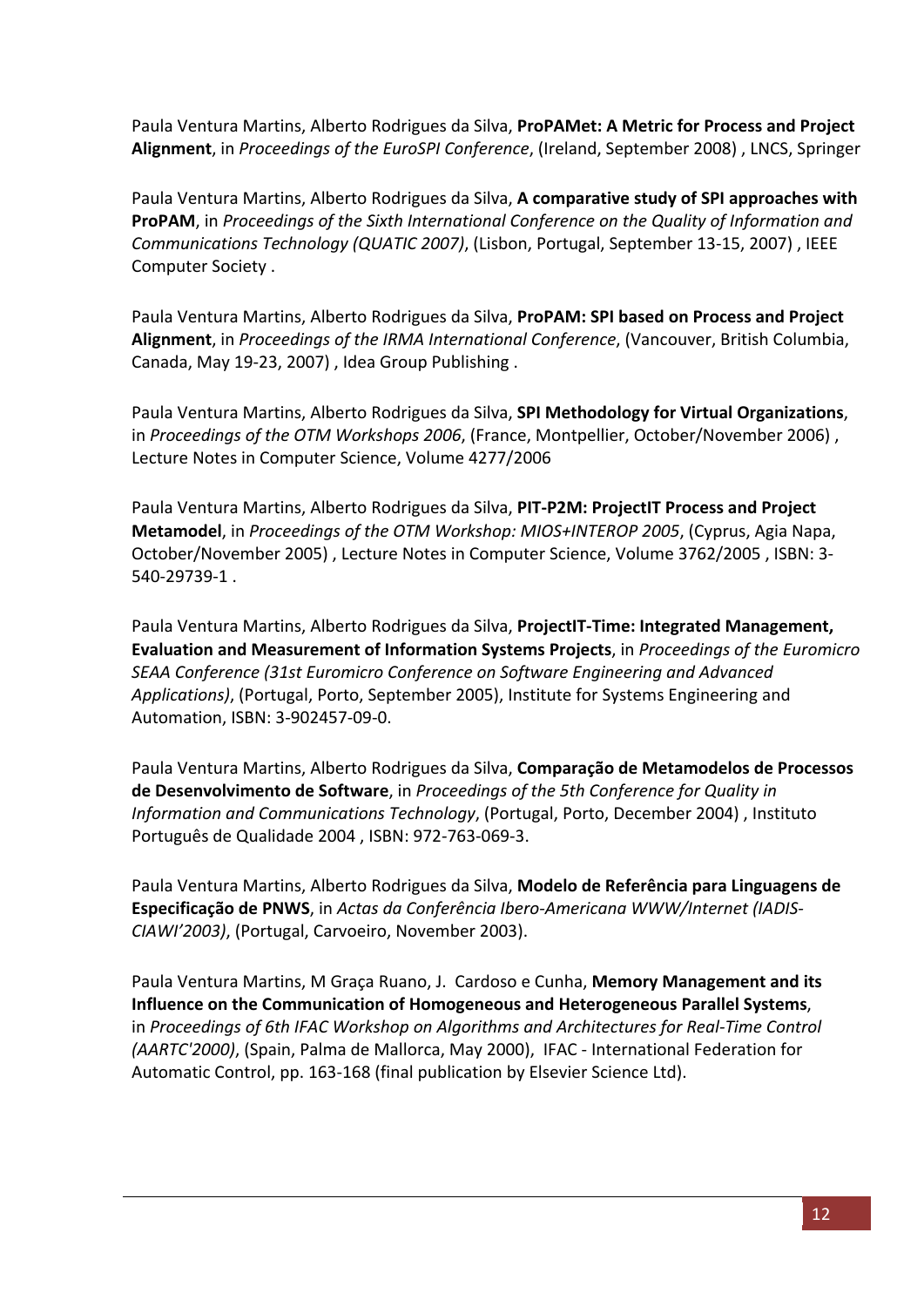#### **6.6 BOOK CHAPTERS**

Paula Ventura Martins, Marielba Zacarias, A New Methodology for Business Process **Improvement**, in *Sociotechnical Enterprise Information Systems Design and Integration*, João Varajão, Maria Manuela Cruz-Cunha and António Trigo (eds.), pp 122-135. Hershey PA: Business Science Reference, 2013.

Paula Ventura Martins, Alberto Rodrigues da Silva, Process Management Methodology, in *Encyclopedia* of Networked and Virtual Organizations, G. Putnik, & M. Cruz-Cunha (eds.), pp 1259-1265. Hershey PA: Business Science Reference, 2008.

#### **6.7 INVITED TALKS**

Martins, P.V. & Zacarias, M.: **Collaborative Methods for Business Process Discovery.** CIEO Seminar "Entrepreneurship and Organizations". Room 3.C from Faculty de Economy, 4 January 2011, UAlg, Faro.

Paula Ventura Martins, ProPAM: a new approach to Software Process Improvement, in *IPMA Experts Seminar* – *Making Change Happen*, (Portugal, Lisbon, 2007).

## **7 PROGRAM COMMITTEES**

#### **7.1 SCIENTIFIC PROGRAMME COMMITTEES**

- 2014  $9<sup>th</sup>$  International Conference on the Quality of Information and Communications Technology (QUATIC 2014), 23-26 September 2014, Guimarães, Portugal
- 2014 European Systems & Software Process Improvement and Innovation (EUROSPI<sup>2</sup> 2014) 25-27 June 2014, Public Research Center Henri Tudor, Luxembourg
- 2013 European Systems & Software Process Improvement and Innovation (EUROSPI<sup>2</sup> 2013) 25-27 June 2013, Dundalk Institute of Technology, Ireland
- 2012 European Systems & Software Process Improvement and Innovation (EUROSPI<sup>2</sup> 2012) 25-27 June 2012, Vienna University of Technology, Austria
- 2011 European Systems & Software Process Improvement and Innovation (EUROSPI<sup>2</sup> 2011) 27-30 June 2011, Roskilde University, Denmark
- 2010 European Systems & Software Process Improvement and Innovation (EUROSPI<sup>2</sup> 2010) 1-3 September 2010, Grenoble Institute of Technology, France
- 2009 European Systems & Software Process Improvement and Innovation (EUROSPI<sup>2</sup> 2009) 2-4 September 2009, University of Alcala, Spain